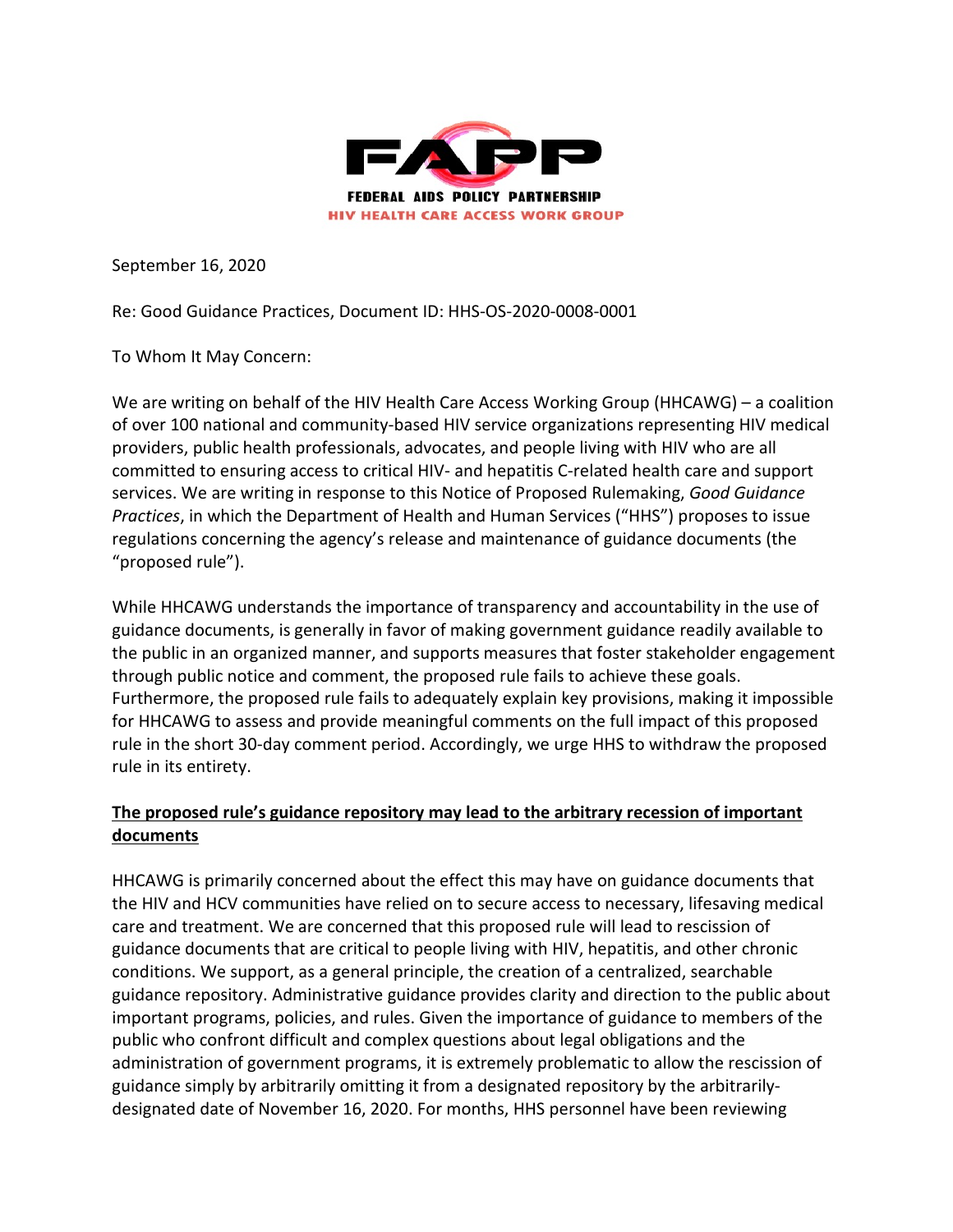guidance documents, with no indication of what documents are slated for rescission, what standards apply, or any opportunity for the public to weigh in. We adamantly oppose wholesale rescission of guidance documents arbitrarily excluded from the repository without meaningful stakeholder engagement and consideration of each document's relevance, or without demonstrating why rescinding specific guidance, without issuing more current or relevant guidance to replace it, is in the best interest of affected communities, specifically underserved or vulnerable communities such as those affected by HIV and hepatitis.

HHS has not adequately explained the process by which documents are identified to be uploaded to the repository. HHCAWG is concerned that this lack of transparency will result in important documents being overlooked and inadvertently rescinded. We understand that rescission of outdated guidance may be helpful to the public in many ways. However, in addition to lacking a clear standard for rescission of documents, the proposal also does not specify whether rescinded documents would be replaced with guidance that is more relevant and current. We are therefore concerned that this proposal, rather than promoting clarity about federal policies and efficient administration of government programs, will result in complex questions about government programs simply being left unanswered altogether.

For example, Health Resources and Services Administration (HRSA) guidance implementing the Ryan White HIV/AIDS Program ("RWHAP") is critical for the program's effective operation. The RWHAP serves more than half a million people each year and more than half of people in the United States with an HIV diagnosis. In 2018, a record 87.1% of clients receiving medical care through RWHAP achieved viral suppression, highlighting the key role that RWHAP plays in providing care and treatment to people living with HIV and achieving the ambitious goals articulated in the Administration's *Ending the HIV Epidemic: A Plan for America* initiative.<sup>[1](#page-1-0)</sup> As one example of the potential harm of this proposed rule, a quick search in HHS' Guidance Portal at<https://www.hhs.gov/guidance/> reveals that only one HRSA RWHAP Policy Clarification Notice (PCN)—PCN #18-01—is included in the portal. Many of the organizations represented by HHCAWG, as well as staff in every state's RWHAP, regularly rely on these PCNs to ensure that RWHAP clients receive timely access to the services they need to achieve and maintain viral suppression. We are very concerned that only one PCN is currently included in the portal, and fear that this proposed rule will lead to rescission of PCNs and other guidance documents that are critical to the administration of RWHAP and, therefore, to the fight against HIV.

The proposed rule includes a lengthy process for reinstating rescinded guidance which, in addition to being vague, is also impractical. Such a process is time consuming, burdensome, and causes uncertainty among the public and regulated entities. Additionally, advocates and policy analysts at organizations such as those represented by HHCAWG rely on the ability to immediately access guidance documents that enable us to effectively serve our populations; our work will be significantly and needlessly burdened if we are required to undergo a lengthy

<span id="page-1-0"></span> <sup>1</sup> *HRSA Announces Highest HIV Viral Suppression Rate in New Ryan White HIV/AIDS Program Client-Level Data Report* (Dec. 11, 2019)[, https://www.hiv.gov/blog/hrsa-announces-highest-hiv-viral-suppression-rate-new-ryan](https://www.hiv.gov/blog/hrsa-announces-highest-hiv-viral-suppression-rate-new-ryan-white-hivaids-program-client-level-0)[white-hivaids-program-client-level-0.](https://www.hiv.gov/blog/hrsa-announces-highest-hiv-viral-suppression-rate-new-ryan-white-hivaids-program-client-level-0)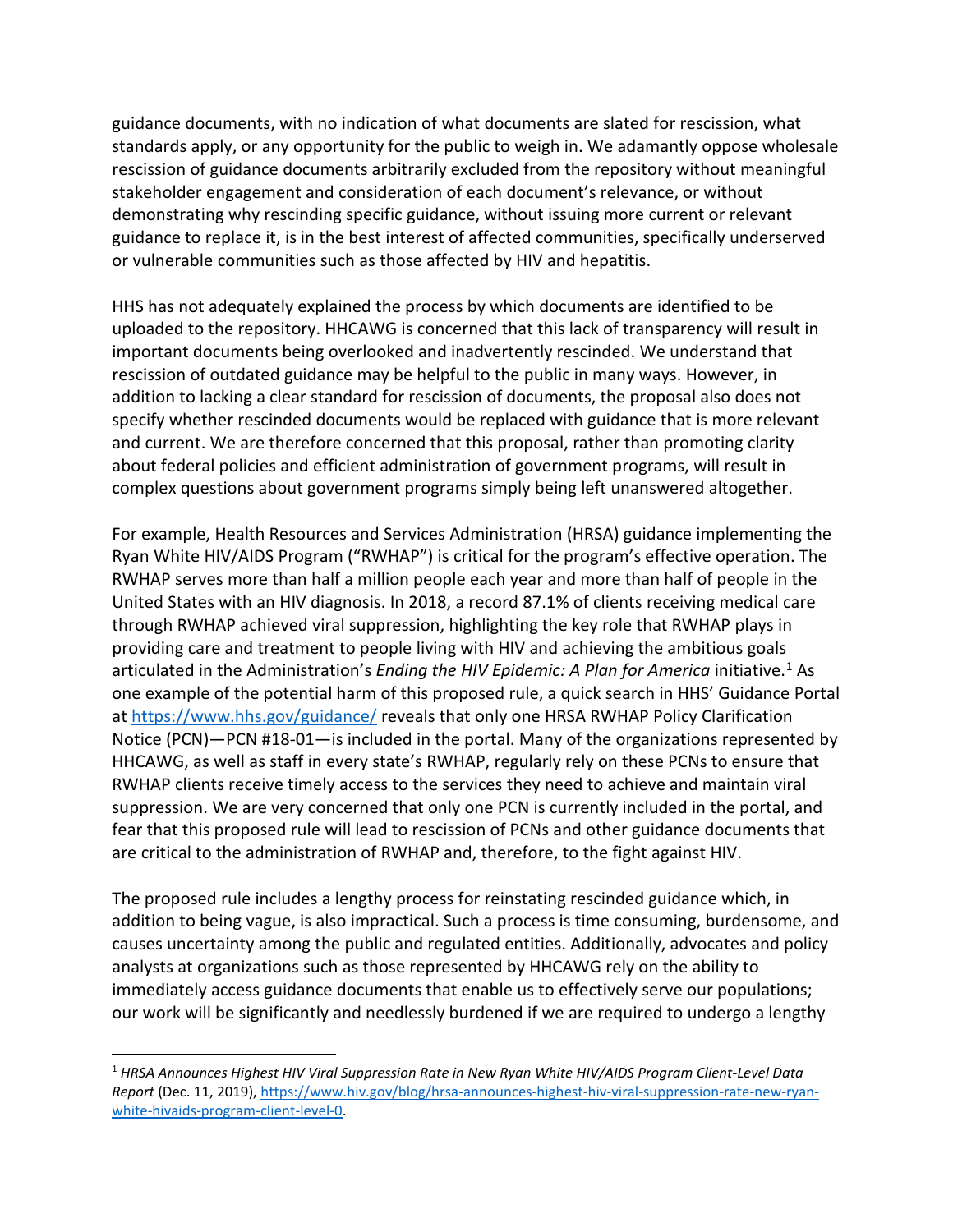petition process any time we discover that a guidance document has been rescinded. Much of our work includes timely responding to organizations serving people on the ground who often need real-time technical assistance to serve immediate needs of people living with HIV or hepatitis. Delays in providing such assistance can lead to devastating individual and public health outcomes if consumers lose coverage or access to care while we await access to a guidance document. Guidance documents are critical to our work in that they enable us to understand complex questions related to administration of government programs. Wholesale, arbitrary rescission of guidance documents will hamper our ability to effectively serve people living with HIV and hepatitis.

## Additionally, the guidance repository in its current form located at

<https://www.hhs.gov/guidance/> is insufficient to meet the needs of members of the public, including organizations represented by HHCAWG, that rely on these documents to answer specific and complex questions. If HHS intends to remove guidance documents from topical webpages and instead make them available exclusively through a single searchable repository, that repository should be indexed in a more sophisticated and useful manner—for example, the repository should include a more comprehensive list of topics, more precise titles and subtitles, and informative categories and sub-categories to help the public understand the different types of available guidance and the entities to which they apply.

## **The proposed rule creates confusion as to what constitutes guidance**

Far from the stated goal of increasing clarity on guidance for both stakeholders and members of the public, the proposed rule obfuscates the definition of guidance. HHS notes that the content rather than format of a document dictates whether it would be considered guidance. While HHS provides some examples of what would qualify as guidance as well as what would be considered exempt, HHS severely confuses its definition of guidance by including material contained within non-guidance documents. HHS notes that even if a document is addressed to *specific parties*, if it nonetheless contains a general statement of relevant policy or interpretation intended to have future effect by guiding the conduct of other regulated parties, then the document would also be guidance.

This definition is so vague as to be unworkable. HHS does not provide any examples of guidance that is actually hidden within non-guidance, nor does it specify the manner in which it purports to identify when or where this has occurred. As stated above, HHCAWG is concerned about the potential arbitrary recessions this may create for guidance organizations represented by HHCAWG rely on. Furthermore, HHCAWG questions how HHS or members of the public are to discern an agency's intent when it issues a document upon which affected parties choose to rely.

For example, the Center for Consumer Information and Insurance Oversight (CCIIO) created a series of templates and review documents for health insurance issuers applying for Qualified Health Plan (QHP) certification, including a prescription drug benefit review tool to ensure that prescription drug coverage complies with nondiscrimination, essential health benefits, and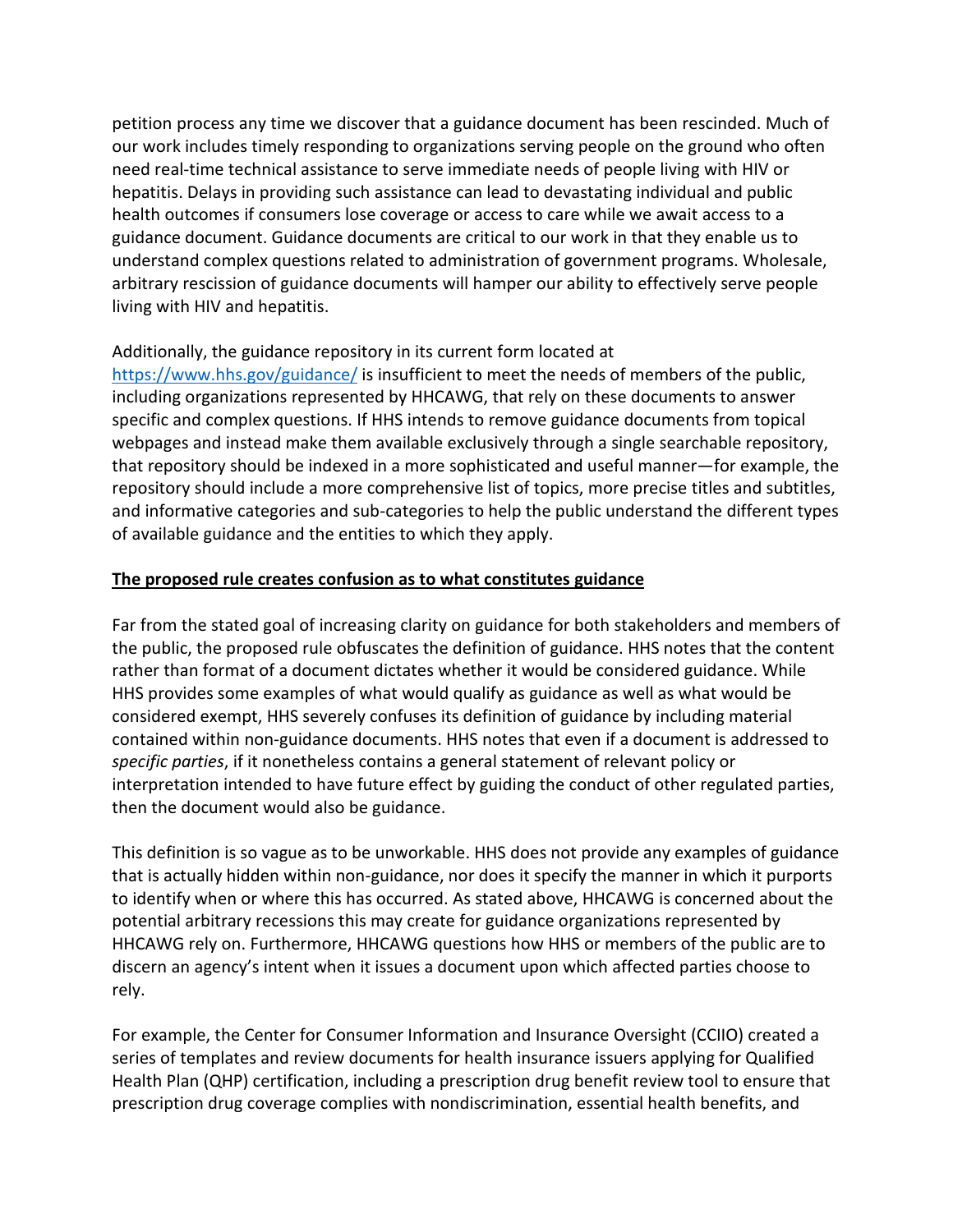other requirements.<sup>[2](#page-3-0)</sup> HHCAWG has relied on these documents as one way to assess whether issuers are providing adequate, nondiscriminatory coverage of HIV and viral hepatitis medications. While these documents were created for CCIIO's internal use during the QHP certification process, issuers rely on these when creating their plan benefit designs. It is not clear if these review templates would be considered guidance under the proposed rule.

## **The proposed rule creates unnecessary burdensome process for issuing guidance**

In addition to the vague description for what constitutes guidance, we are greatly concerned about the lack of clarity around "significant" guidance and the process outlined for future issuance. The proposed rule states that "significant" guidance issued after November 16<sup>th</sup>, 2020 will have notice and comment requirements applied and will be subjected to a stringent review process. Guidance is intended to be a streamlined method for outlining agency policy and assisting in the interpretation and implementation of regulations, and is not intended to supplant rule making. Subjecting guidance to the rigorous review process required for rule making is counterproductive to the purpose of issuing guidance documents. Working as designed, guidance has allowed agencies to adapt when necessary and to quickly disseminate directions to programs in times of crisis, such as during the onset of the COVID-19 pandemic and throughout the year. This has ensured patients living with, and at heightened risk for HIV and hepatitis can continue to get access to life-saving treatment and care without delays. While HHCAWG supports efforts to improve transparency, reduce duplication, and increase government accountability, the proposed rule creates confusion by failing to provide specificity around key terms and processes and inserting unnecessary, burdensome procedures. We believe that the individuals and communities that we serve will be harmed by this proposed rule and will undermine the Administrations' initiative to End the HIV Epidemic. We urge you to withdraw this rule.

HHCAWG appreciates your thoughtful consideration of our comments. If you have questions or would like to discuss further, please contact HHCAWG co-chairs HHCAWG Co-Chairs Phil Waters with the Center for Health Law and Policy Innovation at **pwaters@law.harvard.edu,** Amy Killelea with the National Alliance of State and Territorial AIDS Directors at [akillelea@nastad.org,](mailto:akillelea@nastad.org) or Rachel Klein with The AIDS Institute at [rklein@taimail.org.](mailto:rklein@taimail.org)

Respectfully submitted by the undersigned organizations:

ADAP Educational Initiative AIDS Action Baltimore AIDS Alabama AIDS Alliance for Women, Infants, Children, Youth & Families AIDS Foundation of Chicago AIDS Research Consortium of Atlanta

<span id="page-3-0"></span><sup>&</sup>lt;sup>2</sup> CCIIO, Qualified Health Plan Certification, [https://www.cms.gov/CCIIO/Programs-and-Initiatives/Health-](https://www.cms.gov/CCIIO/Programs-and-Initiatives/Health-Insurance-Marketplaces/qhp)[Insurance-Marketplaces/qhp](https://www.cms.gov/CCIIO/Programs-and-Initiatives/Health-Insurance-Marketplaces/qhp)